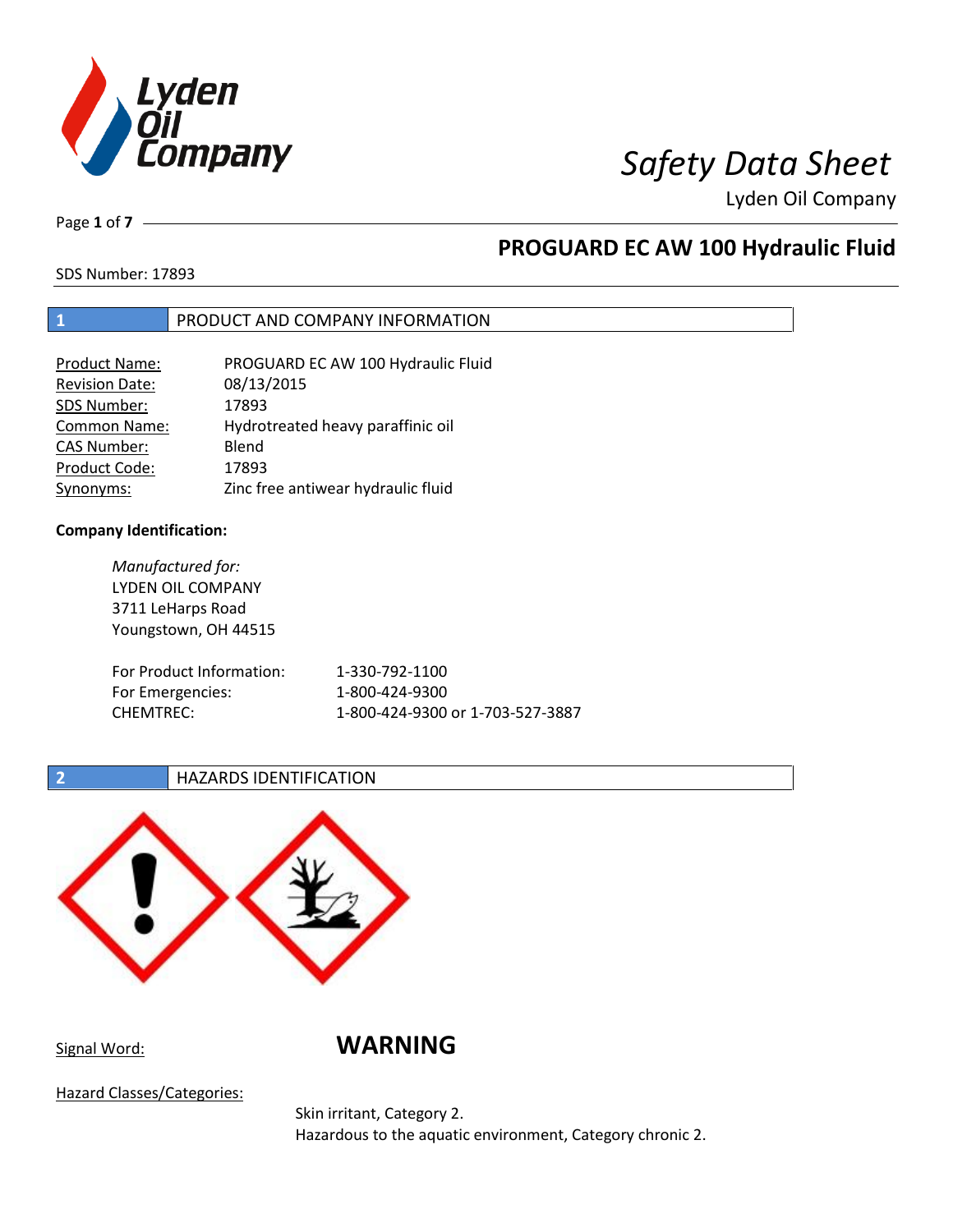

Page **2** of **7**

# **PROGUARD EC AW 100 Hydraulic Fluid**

| <b>SDS Number: 17893</b> |  |
|--------------------------|--|
|                          |  |

| Hazard Statement(s):       |                                                                       |
|----------------------------|-----------------------------------------------------------------------|
|                            | H315: Causes skin irritation.                                         |
|                            | H411: Toxic to aquatic life with long-lasting effects.                |
| Precaution Statement(s):   |                                                                       |
|                            | P101: If medical advice is needed, have product container or label at |
|                            | hand.                                                                 |
|                            | P102: Keep out of reach of children.                                  |
|                            | P103: Read label before use.                                          |
|                            | P302+352: IF ON SKIN: Wash with plenty of water                       |
|                            | P273: Avoid release to the environment.                               |
| Other Hazard Statement(s): |                                                                       |
|                            | Repeated skin contact may cause dermatitis or an oil acne.            |

# **3** COMPOSITION / INFORMATION ON INGREDIENTS

Ingredients:

*Mixture of the substances listed below with nonhazardous additions.*

| <b>Chemical Name</b>                                      | <b>CAS Number</b> | Percentage |
|-----------------------------------------------------------|-------------------|------------|
| Distillates (petroleum), solvent-dewaxed heavy paraffinic | 64742-65-0        | >98        |
| Additives                                                 | N/A               |            |

*\*Any concentration shown as a range is to protect confidentiality or is due to batch variation.*

| $\vert 4$                          | <b>FIRST AID MEASURES</b>                                                                                         |  |  |  |
|------------------------------------|-------------------------------------------------------------------------------------------------------------------|--|--|--|
| Description of First Aid Measures: |                                                                                                                   |  |  |  |
| Inhalation:                        | If symptoms develop, move victim to fresh air. If symptoms persist,<br>obtain medical attention.                  |  |  |  |
| Skin Contact:                      | Wash with soap and water. Remove contaminated clothing and wash<br>before reuse. Get medical attention if needed. |  |  |  |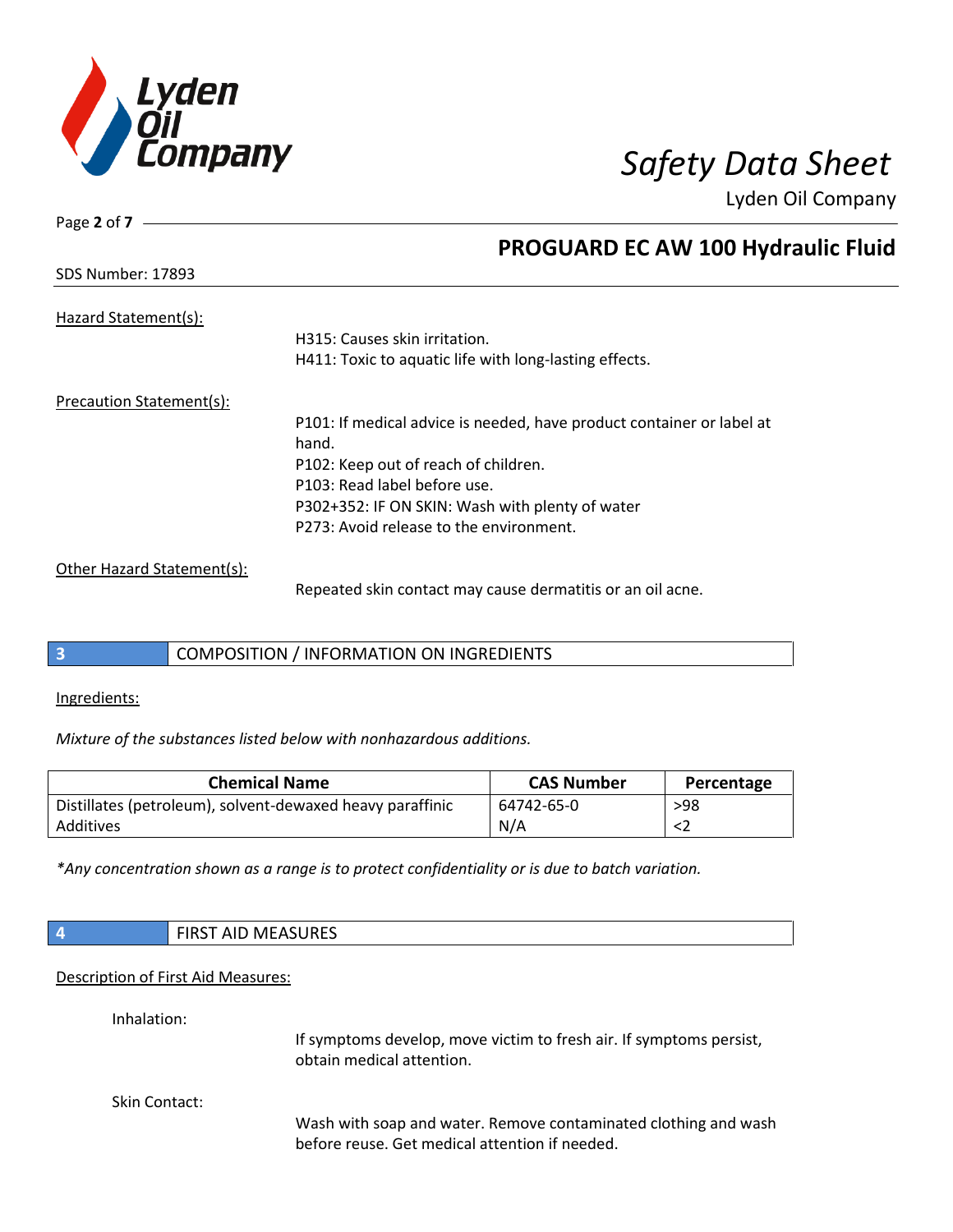

| Page 3 of $7 -$                               |                              |                                                                                                                                                                                                   |
|-----------------------------------------------|------------------------------|---------------------------------------------------------------------------------------------------------------------------------------------------------------------------------------------------|
|                                               |                              | PROGUARD EC AW 100 Hydraulic Fluid                                                                                                                                                                |
| SDS Number: 17893                             |                              |                                                                                                                                                                                                   |
| Eye Contact:                                  |                              | Rinse opened eye for several minutes under running water. If<br>symptoms persist, consult medical attention.                                                                                      |
| Ingestion:                                    | attention.                   | Rinse mouth with water. If symptoms develop, obtain medical                                                                                                                                       |
| Symptoms and Effects, both acute and delayed: |                              | No further relevent data available.                                                                                                                                                               |
| <b>Recommended Actions:</b>                   |                              | Treat symptomatically. Call a doctor or poison<br>control center for guidance.                                                                                                                    |
| 5                                             | FIRE FIGHTING MEASURES       |                                                                                                                                                                                                   |
| Recommended Fire-Extinguishing Equipment:     |                              | Use dry powder, foam, or carbon dioxide fire<br>extinguishers. Water may be ineffective in fighting<br>an oil fire unless used by experienced fire fighters.                                      |
| Possible Hazards During a Fire:               |                              | Hazardous combustion products may include: A<br>complex mixture of airborne solid and liquid<br>particulates and gases (smoke). Carbon monoxide.<br>Unidentified organic and inorganic compounds. |
| <b>Recommendations to Firefighters:</b>       |                              | No special measures required.                                                                                                                                                                     |
|                                               | ACCIDENTAL DELEACE MEACLIDEC |                                                                                                                                                                                                   |

### **6** ACCIDENTAL RELEASE MEASURES

Personal Precautions:

I

Avoid contact with skin, eyes, and clothing. Keep away from sources of ignition.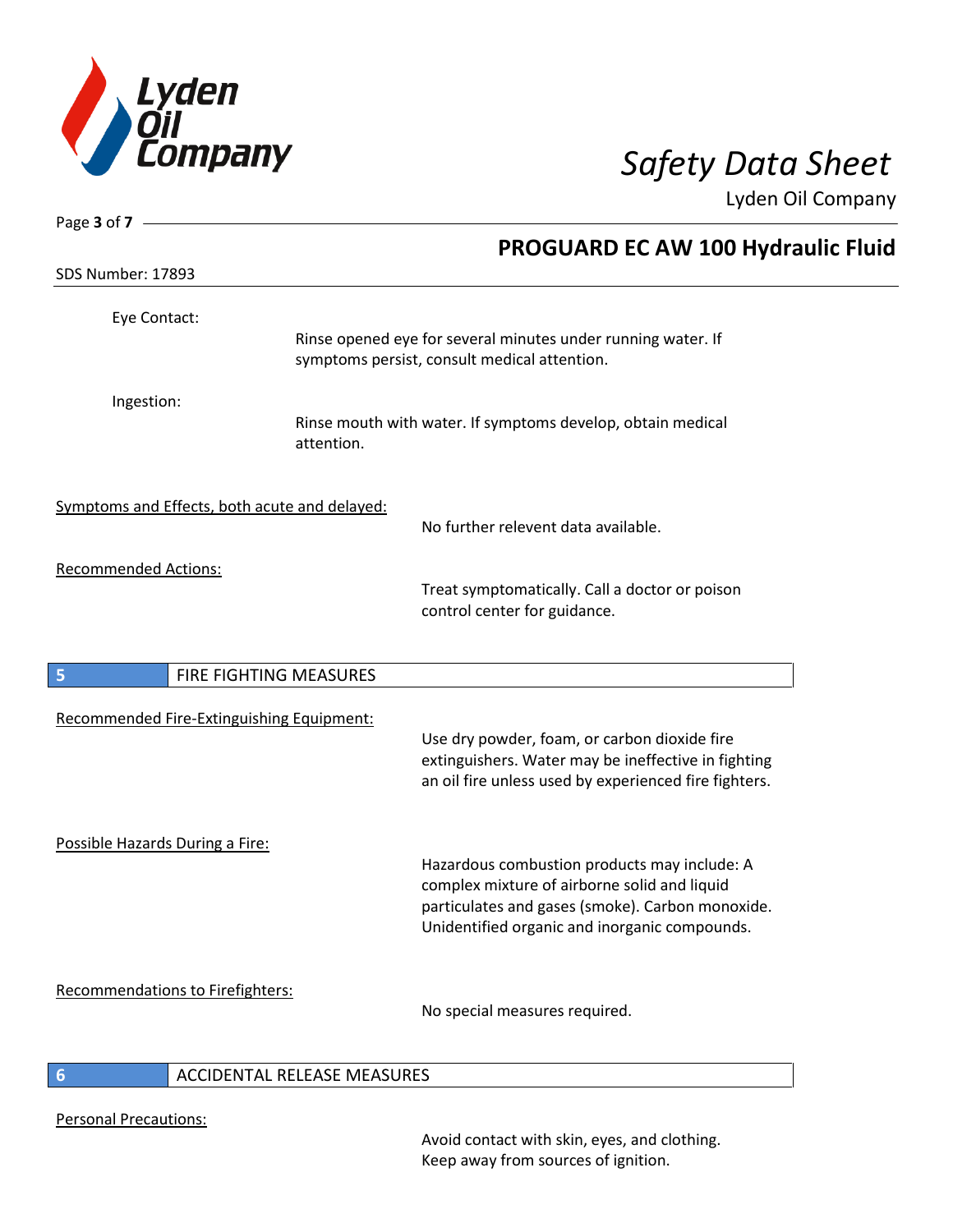

| Page 4 of 7                       |                                                                                                   |                                                                                          |  |
|-----------------------------------|---------------------------------------------------------------------------------------------------|------------------------------------------------------------------------------------------|--|
|                                   |                                                                                                   | PROGUARD EC AW 100 Hydraulic Fluid                                                       |  |
| SDS Number: 17893                 |                                                                                                   |                                                                                          |  |
| <b>Emergency Procedures:</b>      |                                                                                                   |                                                                                          |  |
|                                   |                                                                                                   | Contain spilled material, collect in suitable and<br>properly labeled containers.        |  |
| <b>Environmental Precautions:</b> |                                                                                                   |                                                                                          |  |
|                                   |                                                                                                   | Do not allow to reach sewage system or any water                                         |  |
|                                   |                                                                                                   | course.<br>Do not allow to enter ground waters.                                          |  |
|                                   |                                                                                                   |                                                                                          |  |
| Cleanup Procedures:               |                                                                                                   | Pick up excess with inert absorbant material.                                            |  |
|                                   | <b>HANDLING AND STORAGE</b>                                                                       |                                                                                          |  |
| <b>Handling Precautions:</b>      |                                                                                                   |                                                                                          |  |
|                                   |                                                                                                   | Handle with care and avoid spillage on the floor.                                        |  |
|                                   |                                                                                                   | Do not cut, weld, drill, grind, braze, or solder<br>container.                           |  |
|                                   |                                                                                                   |                                                                                          |  |
| <b>Storage Requirements:</b>      |                                                                                                   | Keep container tightly sealed.                                                           |  |
|                                   |                                                                                                   | Keep away from sources of ignition.                                                      |  |
| 8                                 | EXPOSURE CONTROLS / PERSONAL PROTECTION                                                           |                                                                                          |  |
|                                   |                                                                                                   |                                                                                          |  |
| <b>Exposure Limits:</b>           |                                                                                                   | -64742-65-0 Distillates (petroleum), solvent-dewaxed heavy paraffinic (>98%):            |  |
|                                   | ACGIH TLV - Long-term value: 5mg/m <sup>3</sup><br>OSHA PEL - Long-term value: 5mg/m <sup>3</sup> |                                                                                          |  |
| <b>Engineering Controls:</b>      |                                                                                                   | All ventilation should be designed in accordance<br>with OSHA standard (29 CFR 1910.94). |  |
| Personal Protective Equipment:    |                                                                                                   |                                                                                          |  |

Wash hands before breaks and at the end of work. Use safety glasses and gloves.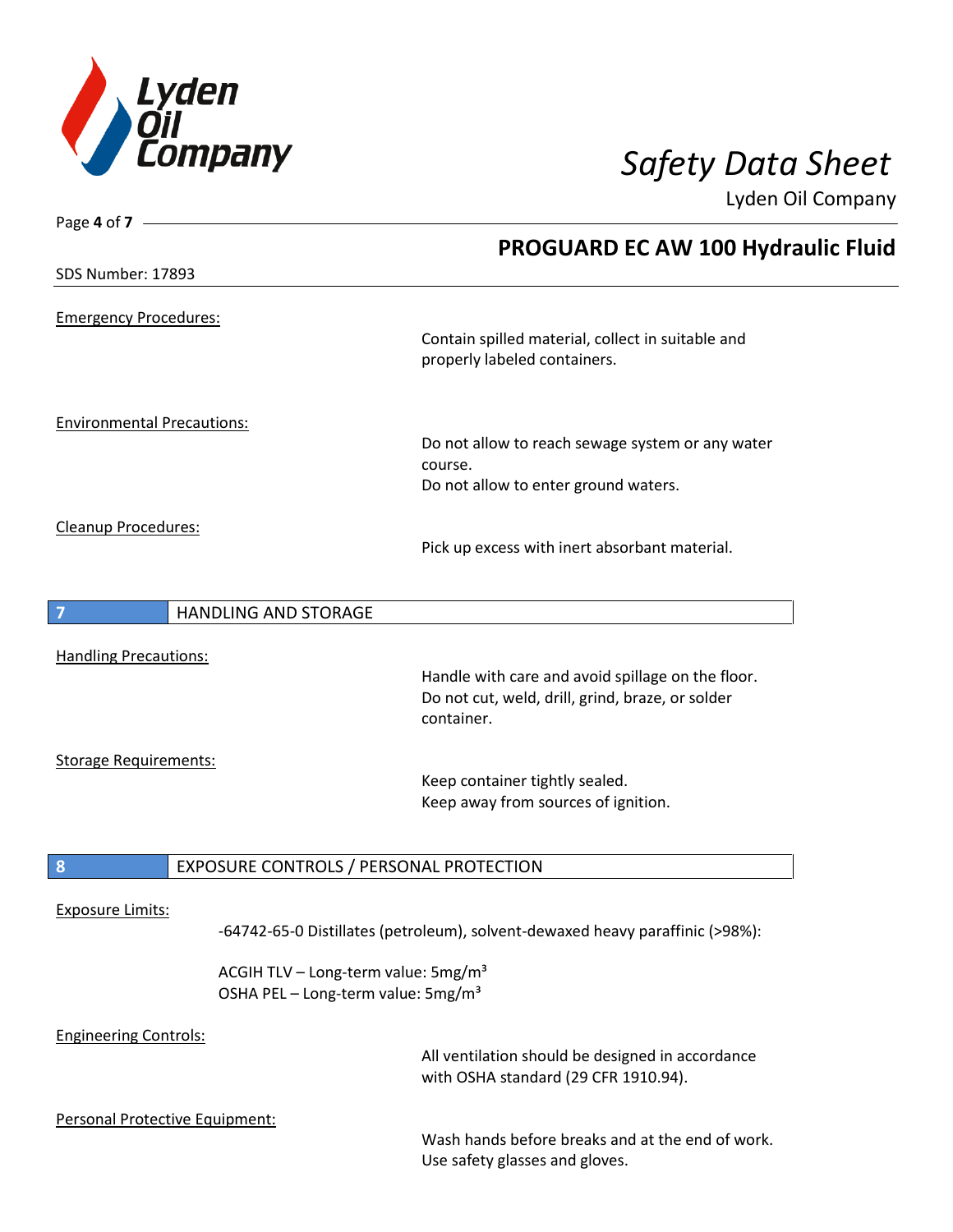

SDS Number: 17893

Page **5** of **7**

# **PROGUARD EC AW 100 Hydraulic Fluid**

### **9** PHYSICAL AND CHEMICAL PROPERTIES

| Color:                        | Amber                                        |
|-------------------------------|----------------------------------------------|
| <b>Physical State:</b>        | Liquid                                       |
| Odor:                         | Data not available                           |
| Odor Threshold:               | Data not available                           |
| pH:                           | Data not available                           |
| <b>Melting Point:</b>         | Data not available                           |
| <b>Boiling Point:</b>         | >425°F                                       |
| <b>Boiling Range:</b>         | Data not available                           |
| Flash Point:                  | 248.9° C / 480° F (PMCC method)              |
| <b>Evaporation Rate:</b>      | Data not available                           |
| Flammability:                 | Data not available                           |
| Flammability Limits:          | Data not available                           |
| Vapor Pressure:               | Data not available                           |
| Vapor Density:                | Data not available                           |
| <b>Relative Density:</b>      | Data not available                           |
| Solubilities:                 | Insoluble in water                           |
| <b>Partition Coefficient:</b> | Data not available                           |
| Auto-Ignition Temperature:    | Data not available                           |
| Decomposition Temperature:    | Data not available                           |
| Viscosity:                    | 100 mm <sup>2</sup> /sec (kinematic at 40°C) |

| 10                          | STABILITY AND REACTIVITY |                                                                  |
|-----------------------------|--------------------------|------------------------------------------------------------------|
| Stability:                  |                          | Stable under normal conditions.                                  |
| Reactivity:                 |                          | Not reactive under normal conditions.                            |
| <b>Conditions to Avoid:</b> |                          | Extreme temperature, sparks, open flame, and<br>direct sunlight. |
| <b>Hazardous Reactions:</b> |                          | No known hazardous reactions.                                    |
| Incompatible Materials:     |                          | No further relevant information available.                       |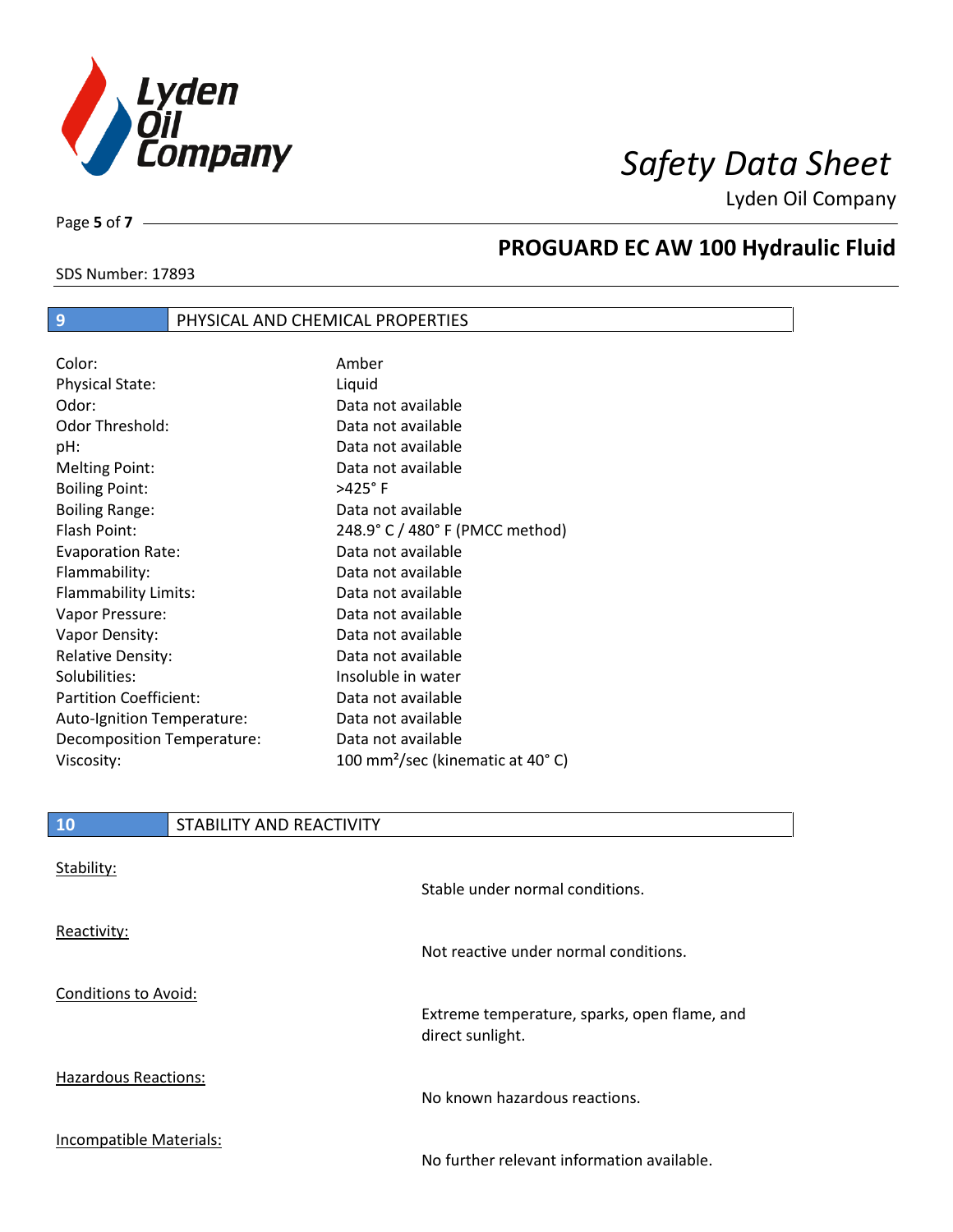

# *Safety Data Sheet*

Lyden Oil Company

| Page 6 of 7 -                  |                                     |                                                                                                                           | Lyden Oil Company |
|--------------------------------|-------------------------------------|---------------------------------------------------------------------------------------------------------------------------|-------------------|
|                                |                                     | <b>PROGUARD EC AW 100 Hydraulic Fluid</b>                                                                                 |                   |
| SDS Number: 17893              |                                     |                                                                                                                           |                   |
| Decomposition Products:        |                                     |                                                                                                                           |                   |
|                                |                                     | Hazardous decomposition products are not<br>expected to form.                                                             |                   |
| 11                             | <b>TOXICOLOGICAL INFORMATION</b>    |                                                                                                                           |                   |
| Routes of Exposure:            |                                     |                                                                                                                           |                   |
|                                |                                     | Skin and eye contact are the primary routes of<br>exposure although exposure may occur following<br>accidental ingestion. |                   |
| <b>Exposure Effects:</b>       |                                     |                                                                                                                           |                   |
|                                |                                     | Repeated skin contact may cause dermatitis or an<br>oil acne.                                                             |                   |
| <b>Measures of Toxicity:</b>   |                                     |                                                                                                                           |                   |
|                                |                                     | No test data available.                                                                                                   |                   |
|                                | Carcinogenic/Mutagenic Precautions: | Non-carcinogenic and not expected to be<br>mutagentic.                                                                    |                   |
| 12                             | <b>ECOLOGICAL INFORMATION</b>       |                                                                                                                           |                   |
| <b>Ecological Precautions:</b> |                                     |                                                                                                                           |                   |
|                                |                                     | Avoid exposing to the environment.                                                                                        |                   |
| <b>Ecological Effects:</b>     |                                     | No specific environmental or aquatic data available.                                                                      |                   |
| 13                             | <b>DISPOSAL CONSIDERATIONS</b>      |                                                                                                                           |                   |
| Disposal Methods:              |                                     |                                                                                                                           |                   |

Dispose of waste material in accordance with all local, state, and federal requirements.

Disposal Containers:

Use properly approved container for disposal.